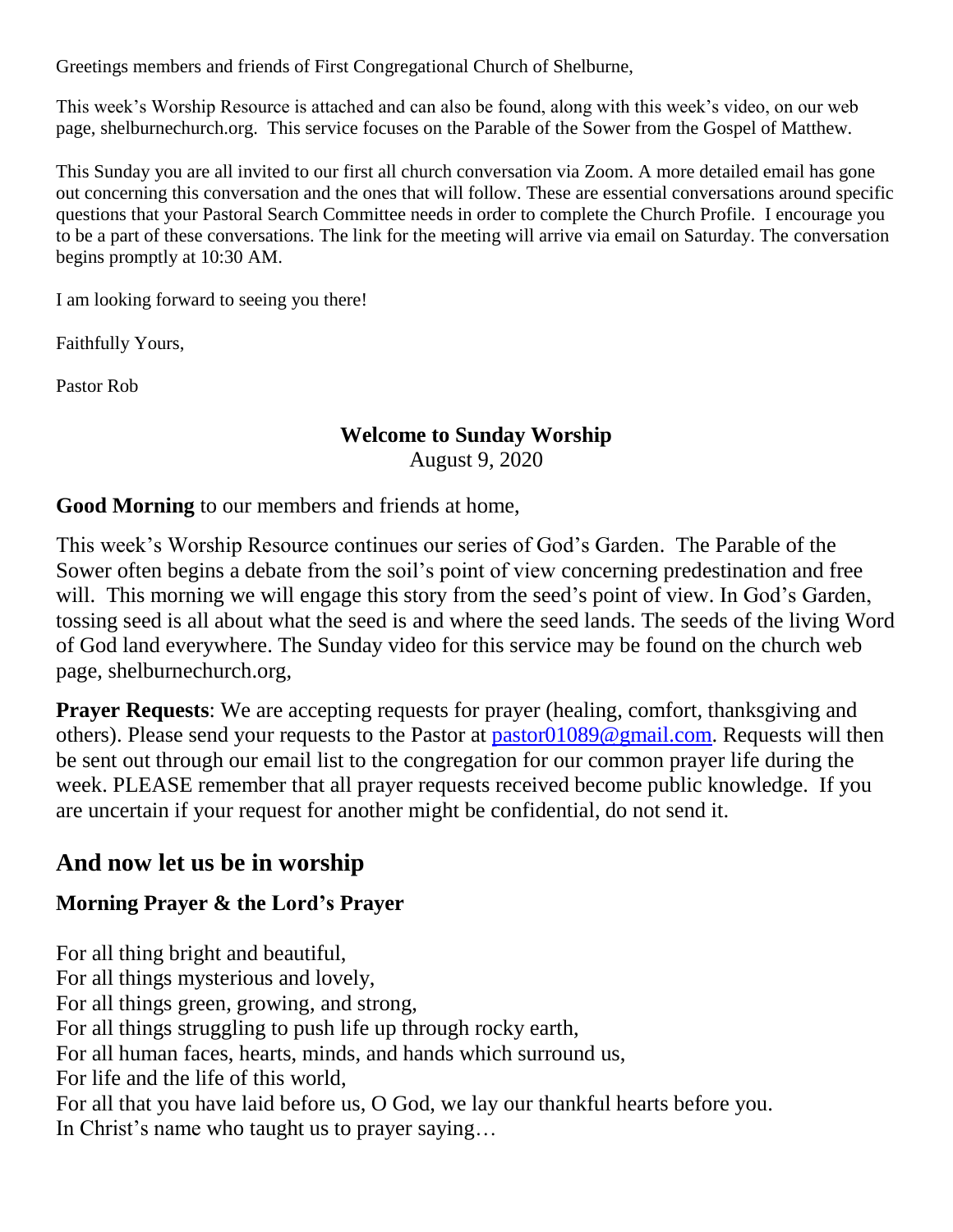*Our Father, who art in heaven, hallowed be thy name. Thy kingdom come, thy will be done, on earth as it is in heaven. Give us this day our daily bread and forgive us our debts as we forgive our debtors. And lead us not into temptation but deliver us from evil. For thine is the kingdom and the power and the glory forever. Amen.*

# **Prayers of the People**

Today's prayer offers images of God's great and universal garden. For those who spend time in gardens of one kind or another, our opening prayer is titled, *The Gardener's Prayer* by Karel Capek. You may wish to add your own prayers for healing, prayers of thanksgiving, prayers for comfort and others during our time of meditation. Let us come to God.

O Lord, grant that in some way it may rain every day, say from about midnight until three o'clock in the morning, but, you see, it must be gentle and warm so that it can soak in; Grant that at the same time, it would not rain on the campion, alyssum, helianthus, lavender and others which you in your infinite wisdom know are drought-loving plants. I will write their names on a bit of paper if you like. And grant that the sun may shine the whole day long. But not everywhere (not, for instance, on the spirea, or on the plantain lily and rhododendron) and not too much; that there may be plenty of dew and little wind, enough worms, no plant lice and snails, slugs nor mildew, and that once a week guano may fall from heaven. Amen.

Loving God, exemplary creator, who brings forth not only the bounties of our tables but does so with colorful wonderful splendor. Even the thorn bush by the side of the road shines in your glory. If ever we have lost sight of you, we find you in the diverse miraculous pattern of life that you have sown into your creation. And we are grateful that you have made us in your image and set before us your ways of life. If ever we endeavor to be your people, teach us to see you in the vastness of your universal garden. Teach us to glimpse your nature in the faces of those we meet; those who are the angels of your garden, those who can charm the birds out of trees, those who can't seem to see the forest through the trees, and those who are down to earth and stand on common ground. If ever we find ourselves overwhelmed by the life you have blessed us with, teach us to see you in the vastness of your universal and communal garden. A place where all are welcome, all are valued, all are encouraged to grow and bloom. A place where are anxieties and cares might melt away in your garden. If ever we seek to be disciples of your Christ, teach us to work in your garden with joy. Let us welcome all into our common ministry, knowing that it does not matter to you how long we have gladly served in your gardens, only that we have willingly walked through the gate and joined the community with bucket and trowel in hand. Gracious God, whose very breath gives life, Hear now these our prayers……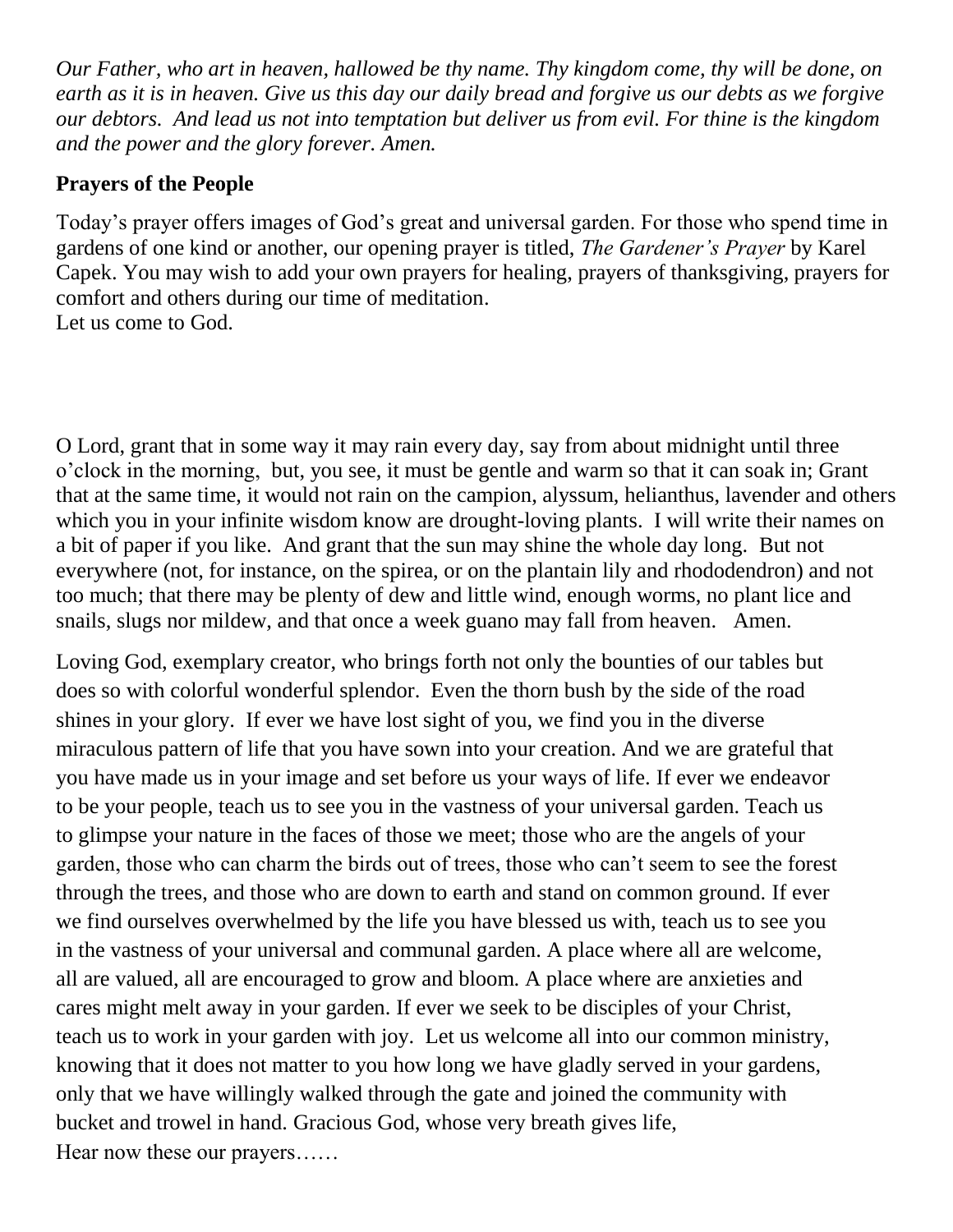Loving God, exemplary creator, hear these our prayers and may your love, your grace and your mercy be with us in our times of joy and in our times of trial, in Christ's name we pray. Amen.

### **Gospel Reading:** Matthew 13:1-9, The Sower.

During Jesus' first two years of public ministry he traveled throughout the region of Galilee and made several trips through Judea to Jerusalem. His traveling ministry gave him opportunity to proclaim the coming of the Kingdom of God, to heal and to teach. Often opportunities to teach came in people's houses, on village streets, and out in the open. When teaching the people that gathered to hear him Jesus used parables; stories that used everyday images but came with a point. In today's text, Jesus is again with the crowds and offers the Parable of the Sower for their reflection.

*That same day Jesus went out of the house and sat beside the sea. Such great crowds gathered around him that he got into a boat and sat there, while the whole crowd stood on the beach. And he told them many things in parables, saying: "Listen! A sower went out to sow. And as he sowed, some seeds fell on the path, and the birds came and ate them up. Other seeds fell on rocky ground, where they did not have much soil, and they sprang up quickly, since they had no depth of soil. But when the sun rose, they were scorched; and since they had no root, they withered away. Other seeds fell among thorns, and the thorns grew up and choked them. Other seeds fell on good soil and brought forth grain, some a hundredfold, some sixty, some thirty. Let anyone with ears listen!"*

> After the reading, you may reflect on this passage and share your thoughts. There is a set of notes concerning this text for your reflection.

#### **Benediction:**

God bless all who live and move in your garden of creation through which your glory shines. May we see the wonder of your design, the promise of new creation, your call to be good stewards and the flourishing of the hope of transformation. God bless all creation with your love and generosity and may we see in its glory your awesome majesty Amen.

#### Notes on the text

In 1995, Brad Roberts wrote the title song to his band's new album, *God Shuffled His Feet*. The song is a narrative about God taking a day of rest after creation and dedicating that day to having a picnic. So, God and the people sit on their picnic blankets, in the garden, and enjoy the day. Since the people have God right there, they can't help but to ask a few questions like: "*do you have to eat or get your hair cut in heaven*?" *God*, the lyrics continue, *shuffled his feet and glanced around at them. The people cleared their throats and stared right back at him. So, God said: "Once there was a boy who woke up with blue hair to him it was a joy until he ran out into warm air. He thought of how his friends would come to see, and would they laugh, or had he got some strange disease?" God shuffled his feet and glanced around at them.*" The people sat waiting on their blankets in the garden, but God said nothing. There is more to the song, but you get the point. In the gospel of Matthew, when Jesus tells the people about the word of God, he says*, once there was a sower*…… and we hear another